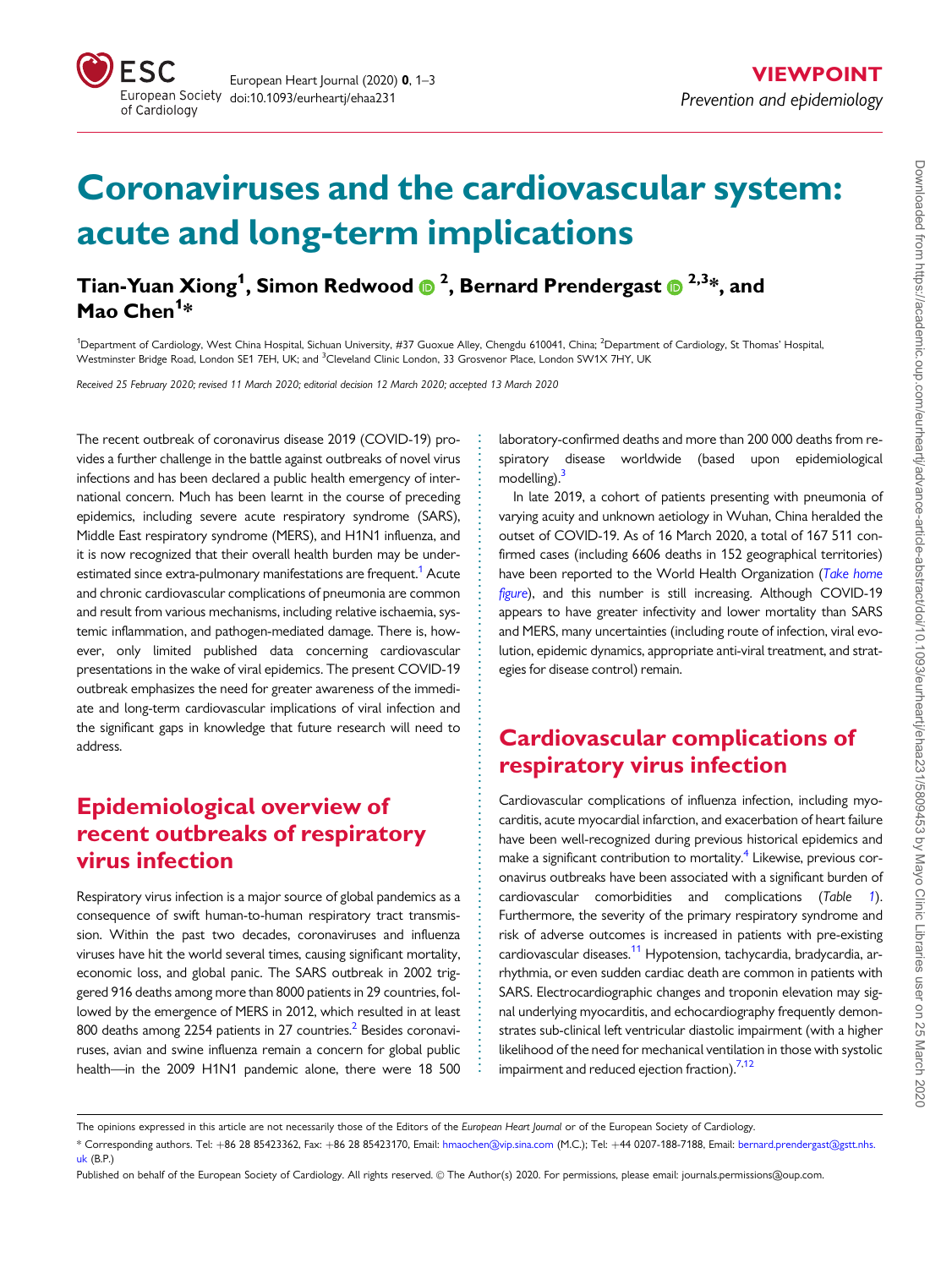<span id="page-1-0"></span>

Take home figure Current global distribution of COVID-19 and cardiovascular consequences of respiratory virus infection. (A) The global distribution of COVID-19 on 16 March 2020 (figure source: COVID-19 situation reports from World Health Organization). (B) Direct and indirect cardiovascular consequences of respiratory virus infection.

#### Table 1 Representative studies addressing the acute cardiovascular manifestations of coronavirus infection and their clinical implications

| <b>Outbreaks</b> | <b>First author</b><br>and cohort size  | Cardiovascular manifestations                                                                          | Outcomes                              |
|------------------|-----------------------------------------|--------------------------------------------------------------------------------------------------------|---------------------------------------|
| SARS             | Yu et al. <sup>5</sup> (n = 121)        | Hypotension, tachycardia, bradycardia, cardiomegaly, and<br>arrhythmia                                 | Mostly transient                      |
|                  | Pan et al. $(n = 15)$                   | Cardiac arrest                                                                                         | Death                                 |
|                  | Li et al. <sup>7</sup> ( $n = 46$ )     | Sub-clinical diastolic impairment without systolic involvement on<br>echocardiography                  | Reversible on clinical recovery       |
| <b>MERS</b>      | Alhogbani <sup>8</sup> ( $n = 1$ )      | Acute myocarditis and acute-onset heart failure                                                        | Recovered                             |
| COVID-19         | Huang et al. $(n=41)$                   | Myocardial injury (manifesting with increased high-sensitivity cardiac<br>troponin I) in five patients | Four patients required intensive care |
|                  | Wang et al. <sup>10</sup> ( $n = 138$ ) | Acute cardiac injury (7.2%), shock (8.7%), and arrhythmia (16.7%)                                      | Most patients required intensive care |

. . . . . . . . . . . . . . . . . . . . . . . . . . . . . . . . . . . . . . . . . . . . . . . . . . . . . . . .

. Early COVID-19 case reports suggest that patients with underlying conditions are at higher risk for complications or mortality—up to 50% of hospitalized patients have a chronic medical illness (40% cardiovascular or cerebrovascular disease). In the largest published clinical cohort of COVID-19 to date, acute cardiac injury, shock, and arrhythmia were present in 7.2%, 8.7%, and 16.7% of patients, respectively,<sup>10</sup> with higher prevalence amongst patients requiring intensive care.

### Viral pathology and links to the cardiovascular system

Chronic cardiovascular disease may become unstable in the setting of viral infection as a consequence of imbalance between infectioninduced increase in metabolic demand and reduced cardiac reserve. Patients with coronary artery disease and heart failure may be at particular risk as a result of coronary plaque rupture secondary to virally induced systemic inflammation, and rigorous use of plaque stabilizing

agents (aspirin, statins, beta-blockers, and angiotensin-converting enzyme inhibitors) has been suggested as a possible therapeutic strategy. Pro-coagulant effects of systemic inflammation<sup>13</sup> may increase the likelihood of stent thrombosis and assessment of platelet function and intensified anti-platelet therapy should be considered in those with a history of previous coronary intervention.

The beta-coronavirus virus underlying COVID-19 strains from the same species as SARS and has recently been named SARS-CoV-2. SARS-CoV binds to cells expressing appropriate viral receptors, particularly angiotensin-converting enzyme 2 (ACE2).<sup>14</sup> Angiotensinconverting enzyme 2 is also expressed in the heart, providing a link between coronaviruses and the cardiovascular system. Murine models and human autopsy samples demonstrate that SARS-CoV can down-regulate myocardial and pulmonary ACE2 pathways, thereby mediating myocardial inflammation, lung oedema, and acute respira-tory failure.<sup>[15](#page-2-0)</sup> Pro-inflammatory cytokines are up-regulated in the lungs and other organs of SARS patients, and the systemic inflammatory response syndrome provides a possible mechanism for multiorgan failure (usually involving the heart) in severe cases.